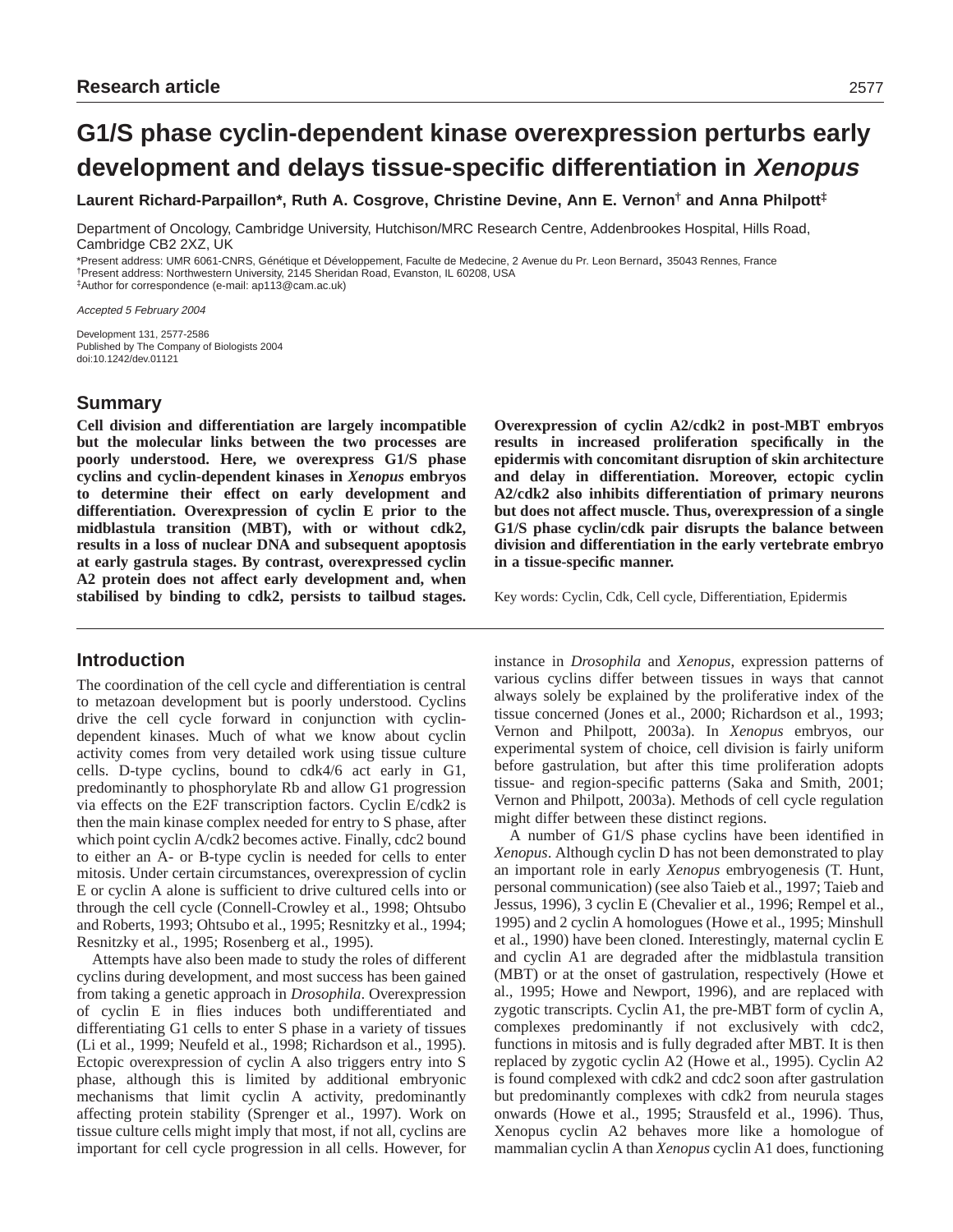in S-phase entry (Strausfeld et al., 1996). Both cyclin E1 and cyclin A2 are detectable by in-situ hybridisation at least through to tailbud stages, although levels and sites of expression appear to differ somewhat at different developmental stages (Vernon and Philpott, 2003a).

Cell division and differentiation are generally thought to be mutually exclusive (e.g. Edlund and Jessell, 1999; Skapek et al., 1995; Zhang et al., 1999). While the effects of overexpression of cyclins and cdks have been studied in *Drosophila*, and some targeted expression has been attempted in mammals (Li et al., 1999; Miliani de Marval et al., 2001; Neufeld et al., 1998; Robles et al., 1996; Rodriguez-Puebla et al., 2000; Yamamoto et al., 2002), little work has been performed to investigate the short- and long-term effects of cyclin/cdk upregulation in multiple tissues in the vertebrate embryo in vivo. The aim of this study was to determine whether overexpression of a single cyclin/cdk pair alone was sufficient to promote proliferation in the early embryo, and to investigate whether this was incompatible with differentiation. Here, we demonstrate that, while overexpression of cyclin E results in apoptosis post-MBT, cyclin A2/cdk2 overexpression promotes proliferation in the early tailbud embryo. Moreover, cyclin A2/cdk2 RNA injection delays differentiation of epidermis and neurons but has no effect on differentiation of muscle. Thus, cyclin E and cyclin A2 levels can regulate cell cycle and differentiation in a stage- and tissue-specific manner.

## **Materials and methods**

### **Embryos and injections**

*Xenopus laevis* embryos obtained by hormone-induced laying were fertilised in vitro, de-jellied in 2% cysteine, pH 7.8-8.0, washed and incubated in 0.1×MBS. Embryos were staged according to Nieuwkoop and Faber (Nieuwkoop and Faber, 1984), fixed and stained for beta-galactosidase (Bgal) as described (Sive et al., 2000).

*Xenopus* cyclin E1, cyclin A2, and cdk2 (the latter two with or without myc-tag or HA-tag) were subcloned into pCS2+ and transcribed using the Ambion Message Machine kit. Typically, 1 ng of each RNA was injected (2 ng in Fig. 2G,H; 1.5 ng in Fig. 6). Where appropriate, 100 pg of Bgal was injected as a lineage tracer.

#### **Kinase assays**

Embryos were injected with the RNAs described and homogenised at stage 8, 9 or 23 (as labelled). H1 kinase assays were performed on cdk2 complexes immunoprecipitated from embryo extracts, as described in Philpott et al. (1997), approximately one embryo per lane.

## **In situ hybridisation, BrdU detection, antibody staining and histology**

Whole-mount in-situ hybridisations were performed as described (Shimamura et al., 1994) with digoxigenin-labelled antisense RNA probes generated from epidermal keratin (EcoRI/SP6), neural-betatubulin (BamHI/T3) and muscle actin (HindIII/T7) clones. BrdU incorporation and detection was performed essentially as described in the Roche (Roche, Mannheim, Germany) instructions for the BrdU Labelling and detection kit 1 (1296 736). Embryos were injected with 1 nmol of BrdU 1 hour before MEMFA fixation. Anti-BrdU (1:100) was applied to 12  $\mu$ m paraffin wax embedded sections overnight at 4°C, washed and detected with an anti-mouse Ig-rhodamine (1:200) for 1 hour at room temperature.

Whole-mount antibody staining was performed as described (Sive et al., 2000) using an anti-phosphohistone H3 antibody (TCS Biologicals, Buckingham, UK) at 1:1000 and detected with an

alkaline phosphatase-conjugated secondary antibody using NBT/BCIP as substrates. Staining for skin differentiation (Fig. 6) and HA-tagged cyclin A2 (Fig. 4) was performed on embryos, fixed in 4% paraformaldehyde and sectioned by cryostat, using monoclonal antibody culture supernatant (Jones and Woodland, 1986) diluted 1:1 with PBS, or anti-HA at 1:250. For whole-mount staining of nuclei, embryos were fixed in MEMFA for 1-2 hours, bleached and stained with Hoechst at 10 µg/ml in PBS. Embryos were de-stained in PBS for at least 12 hours, then animal caps were cut, mounted under coverslips and viewed directly.

Western blotting was performed by standard methods and blots were probed with a monoclonal antibody to *Xenopus* cyclin A2, generously provided by Dr Tim Hunt.

## **Results**

The aim of this study was to investigate the effect of global overexpression of G1/S phase cyclin-dependent kinase activity on cell proliferation and differentiation in the embryo. Initially, we overexpressed both E and A-type cyclins to determine whether these would promote cell division and whether differences existed between the two molecules.

To establish whether overexpression of G1/S phase cyclins was able to increase cdk2 kinase activity in embryonic blastomeres, RNAs encoding *Xenopus* cyclin A2 or cyclin E were injected into fertilised eggs with or without RNA encoding cdk2. At stage 8, after embryo homogenisation, cdk was immunoprecipitated and tested for its ability to phosphorylate histone H1 (Fig. 1). Injection of RNAs encoding the cyclin subunits alone did not result in a significant increase in cdk2 kinase activity, indicating that either the amount of cdk2 in the extract was limiting or that the newly-synthesised cyclin was unable to complex with or activate the endogenous cdk2 (Fig. 1, lanes 1, 2 and 6). In fact, we observed that overexpression of cdk2 alone led to a modest increase in cdk2 kinase activity (Fig.1, lane 3), indicating that the amount of cdk2 subunit in the early embryo was limiting and that there might have been uncomplexed cyclins present. Overexpression of cyclin E in particular was able to upregulate cdk2 kinase activity when exogenous cdk2 was introduced by RNA injection (Fig.1, lane 4), showing that active complexes can be formed from injected messages. In this system, neither cyclin A2 nor cyclin E overexpression resulted in appreciable activation of endogenous cdc2, as measured by immunoprecipitation assays (data not shown).

To investigate the effects of overexpression of cyclins and cdks on development, RNAs encoding *Xenopus* cyclin A2 and E1 were injected into one of two blastomeres at the two-cell stage (Fig. 2). At early stages pre-MBT, cyclin A2 at this level had very little effect on blastomere cleavage, either with or without co-injected cdk2 RNA (Fig. 2b,e), nor did injection of cdk2 alone or Bgal as a control (Fig. 2c,f). However, a subtle but reproducible slowing in the rate of blastomere cleavage was observed in embryos injected with cyclin E RNA by around stage 5, such that blastomeres around the site of injection were typically delayed by one to two cleavages compared with blastomeres in the uninjected side (Fig. 2a,d). When viewed again at midgastrula stage, embryos expressing cyclin A2, with or without cdk2, continued to develop essentially normally (Fig. 2B,E), although some modest slowing of cleavage was occasionally observed. By contrast, embryos injected with cyclin E or cyclin E/cdk2 showed extensive cell death on the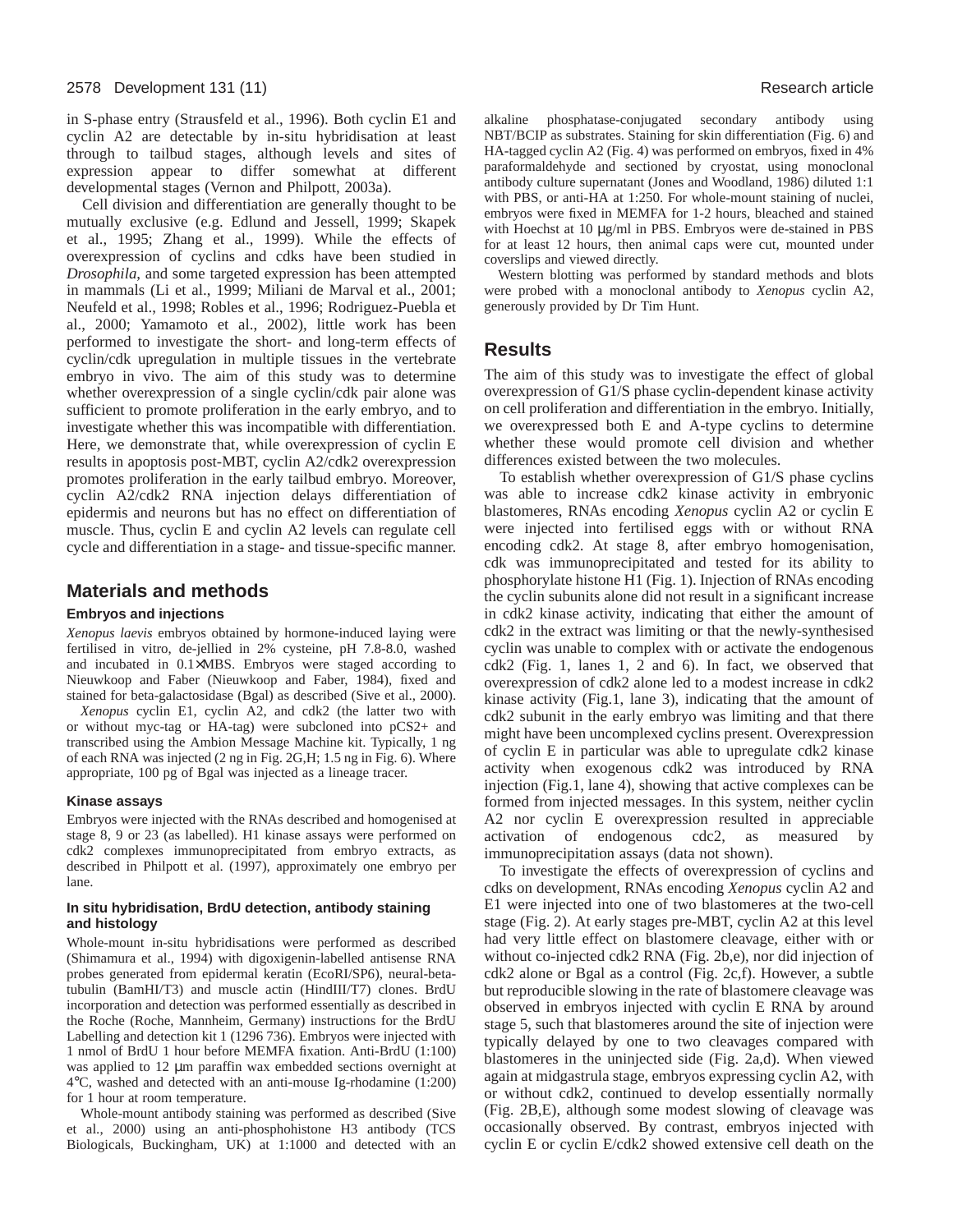

**Fig. 1.** Activation of H1 kinase activity by overexpression of cyclins and cdk2. RNA encoding cyclin E alone or with cdk2, cyclin A2 alone or with cdk2, or cdk2 alone were injected into fertilised eggs and allowed to develop until stage 8. Cdk2 was immunoprecipitated from injected embryos (lanes as labelled) and tested for its ability to phosphorylate histone H1.

injected side; cells dissociated from their neighbours and adopted a marbled appearance (Fig. 2A,D). The timing and morphology of these regions was entirely consistent with changes resulting from apoptosis, as documented previously in *Xenopus* embryos (Hensey and Gautier, 1997; Sible et al., 1997; Stack and Newport, 1997). Moreover, co-injection of the inhibitor of apoptosis Bcl-XL (Bellmeyer et al., 2003) prevented cell death, confirming that these cells were apoptotic (Fig. 2G,H).

Thus elevated levels of cyclin E, but not cyclin A2, induce apoptosis in the early embryo. This effect must be independent of the ability of cyclin E to globally raise cdk2 kinase activity because cyclin E injection alone, which does not significantly activate endogenous cdk2 kinase as measured in immunoprecipitation assays (Fig. 1, lane 1), is as efficient as cyclin E plus cdk2 at inducing apoptosis. One possible trigger for apoptosis is the disruption of the normal nuclear replication and division cycle. To investigate this, we cut animal caps from cyclin-injected embryos at stage 8.5 and stained them for DNA content (Fig. 3). Large areas of the animal pole where cyclin E message had been injected were devoid of any detectable nuclei (Fig. 3A, arrow). This lack of nuclei is consistent with elevated levels of cyclin E specifically blocking DNA replication, as has been demonstrated in egg extracts (Hua et al., 1997). This block would result in nuclear loss on subsequent cell division. However, even in the absence of DNA cell cleavage would continue, as embryos are able to sense this loss of nuclei only after the MBT when checkpoints kick in (Dasso and Newport, 1990) and when apoptotic pathways are activated in the early gastrula (Hensey and Gautier, 1997; Sible et al., 1997; Stack and Newport, 1997). Interestingly, overexpression of cyclin E resulted in loss of nuclei with or without co-injection of cdk2 (Fig. 3A,D). Therefore, the ability of cyclin E to induce nuclear loss in *Xenopus* embryos is independent of an effect on overall cdk2 kinase activity. Injections of RNA encoding cyclin A2 with or without cdk2, cdk2 alone or control Bgal had no effect on nuclear density within the dissected animal caps, as might be expected since these embryos develop essentially normally (Fig. 2B,E,C,F and see below).

The finding that cyclin E overexpression resulted in nuclear loss and apoptosis at MBT precluded us from further study to investigate the effect of its overexpression on later embryonic development. Instead we concentrated on studying the effect of cyclin A2 overexpression, which has no apparent adverse effects on the pre-MBT embryo.



**Fig. 2.** Cyclin E but not cyclin A2 overexpression leads to apoptosis in the gastrula embryo. RNAs encoding cyclin E alone (a,A) or cyclin E with cdk2 (d,D,G), cyclin A2 alone (b,B) or cyclin A2 with cdk2 (e,E), cdk2 alone (f,F), Bgal as a control (c,C) or cyclin E with cdk2 and BclXL (H) were injected into one cell of a 2-cell embryo and allowed to develop to stage 9 (a-f) or stage 11 (A-H). Areas of slowed cell division are indicated by black arrows (a,d,H). Areas of apoptosis are indicated by white arrows (A,D,G).

We initiated experiments to determine the long-term effects of cyclin A2 overexpression on later stages of *Xenopus* development. As endogenous A-type cyclins are thought to be unstable (Funakoshi et al., 1999; Howe et al., 1995), we investigated whether cyclin A2 protein would be maintained at high levels as late as tailbud stages (stage 23) after injection of cyclin RNA into 2-cell embryos. Embryos injected with RNA encoding cyclin A2, cdk2, cyclin A2 and cdk2 together or Bgal as a control were allowed to develop until stage 23. Cdk2 was then immunoprecipitated and tested for kinase activity against histone H1 (Fig. 4A). Again, cyclin A2 alone was not able to significantly activate endogenous cdk2 even post-MBT (Fig. 4A, lane 3) but cyclin A2 co-injected with cdk2 RNA led to a substantial enhancement of cdk2 kinase activity (Fig. 4A, lane 4), even as late as stage 23 (tailbud stage).

Levels of cyclin A2 protein were measured by Western blotting (Fig. 4B). As development progressed, cyclin A2 protein accumulated in injected embryos (Fig. 4B, compare lanes 2 and 5). Furthermore, simultaneous overexpression of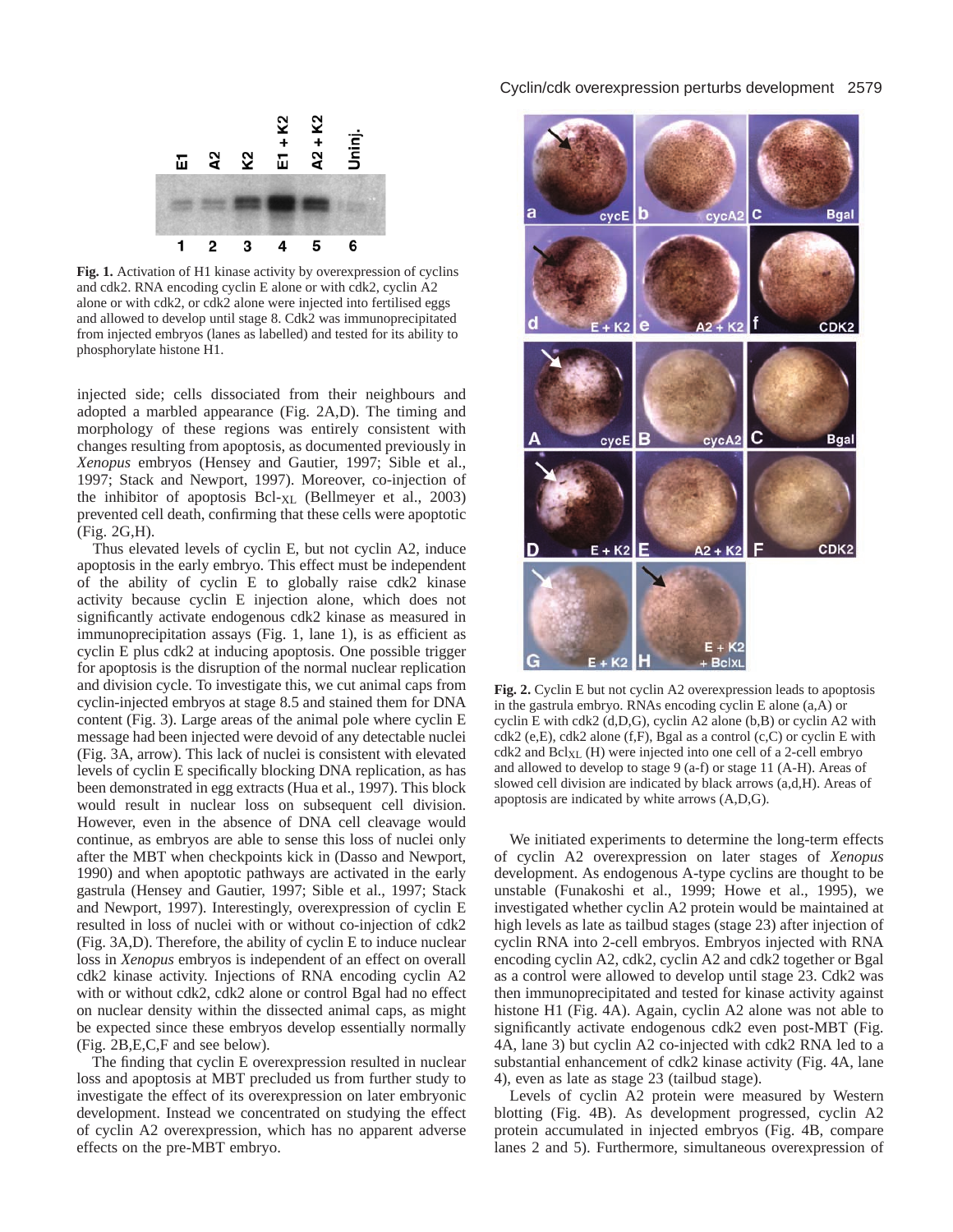### 2580 Development 131 (11) Research article



**Fig. 3.** Cyclin E overexpression results in nuclear loss. RNAs encoding cyclin E1 alone (A) or cyclin E1 with cdk2 (D), cyclin A2 alone (B) or cyclin A2 with cdk2 (E), cdk2 alone (C) or  $\beta$ -gal as a control (F) were injected into one cell of a 2-cell embryo and allowed to develop to stage 8.5. Embryos were fixed, depigmented and the DNA stained with Hoechst. Animal caps were dissected and viewed by fluorescence microscopy. White arrows indicate regions in which nuclei are absent.

cdk2 substantially stabilised overexpressed cyclin A2 protein (Fig. 4B, lane 6). This effect might be analogous to stabilisation of cyclin E seen on binding to cdk2 in mammalian cells (Clurman et al., 1996). However, this stabilisation effect is not seen at stage 9, possibly because little injected cyclin A2 has accumulated at this time (Fig. 4B, compare lanes 2, 3 and 7) or due to regulated and abrupt degradation of A-type cyclins at the onset of gastrulation (Howe et al., 1995). To maintain cyclin A2-dependent kinase activity at high levels in older embryos that we studied in the following experiments, we coinjected cyclin A2 with cdk2 (cyclin A2/cdk2 RNA).

To investigate the stability of cyclin A2 protein in different tissues, we injected embryos with HA-cyclin A2/cdk2 RNA and allowed them to develop to stage 23. Embryos were sectioned and immunostained for expression of HA-tagged cyclinA2. We saw no overall difference in protein stability between epidermis, notochord, myotome or neural tube in the injected region (Fig. 4C,D). However, there was cell-to-cell variability, as expected from a protein that is degraded in a cell cycle-dependent manner. Cdk2 protein was also equally stable in all these tissue types (data not shown).

Next, to establish whether overexpression of cyclin A2 kinase is sufficient to force cells through the cell cycle, we injected cyclin A2/cdk2 RNA, along with Bgal as a lineage tracer, into one cell of a two-cell embryo. Embryos were allowed to develop to stages 16 and 19 when we investigated proliferation on the injected versus the uninjected side. We used the mitotic marker phosphorylated histone H3 to visualise proliferation and measured the number of cells in mitosis (Saka and Smith, 2001). To quantitate cellular proliferation, regions of equal size were drawn on the flank of the embryo on the injected versus the uninjected side and the number of phosphorylated histone H3-expressing cells were counted. On average, 46% more cells at stage 16 (*n*=20) and 63% more cells at stage 19 (*n*=12) (Fig. 5A,C) were undergoing mitosis on the skin of the injected side of the embryo compared with the

Stg. 23. cdk2 A cdk2 gal  $\overline{a}$  $A<sub>2</sub>$  $H1$  $\overline{2}$ 3 4 B **Stg. 23** Stg. 9 ఇ cdk2 Stg.9 cdk2  $2 + \text{cdk}$ cdk2 stg.  $A2 +$  $A<sub>2</sub>$  $A2$ 1  $\overline{2}$ 3 5 7 8 Ć D nt пo ep

**Fig. 4.** Cyclin A2/cdk2 overexpression is sustained throughout early development. (A) Embryos were injected with RNA encoding cdk2, cyclin A2, cyclin A2 with cdk2, or Bgal as a control. Embryos were allowed to develop to stage 23, then immunoprecipitated cdk2 from injected embryos was tested for its ability to phosphorylate histone H1. (B) Embryos were injected with RNA encoding cyclin A2, cdk2, cyclin A2 with cdk2 or GFP as control and allowed to develop to stage 9 (lanes 1-3, 7) or stage 23 (lanes 4-6, 8). Extracts from embryos, injected as labelled, were western blotted to detect cyclin A2 protein levels. (C,D) Cyclin A2/cdk2-injected embryos were grown until tailbud stages (injected side to the right). Tagged cyclin A2 is stable in all tissues on the injected side (D), including neural tube (nt), notochord (no), muscle (m) and epidermis (ep); see Hoechst staining of the same section (C).

uninjected side. By contrast, Bgal-injected control embryos showed no increase in number of phosphorylated histone H3 expressing cells on the injected side (data not shown). Therefore, overexpression of cyclin A2/cdk2 is able to increase cellular proliferation after MBT.

To determine its effect on S-phase entry in tissues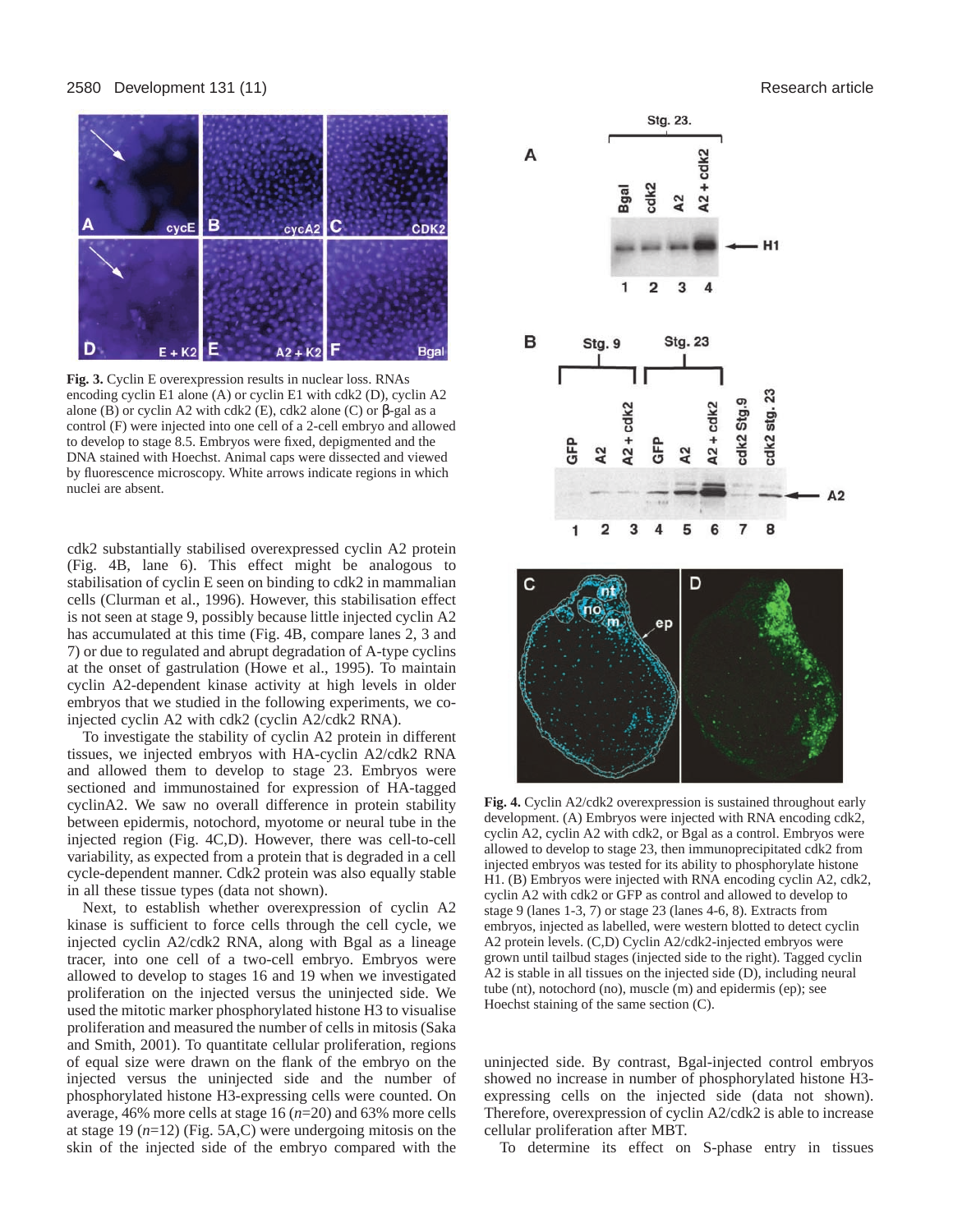**Fig. 5.** Cyclin A2/cdk2 overexpression promotes cell proliferation in the embryonic epidermis. Embryos were injected into one cell at the 2-cell stage with cyclin A2 and cdk2 RNA along with Bgal (light blue). (A) Wholemount immunostaining with antiphosphohistone H3 antibodies shows an increase in cell proliferation on the injected side (left). (B-G) Cyclin A2/cdk2-injected embryos were grown until tailbud stages and then allowed to incorporate BrdU for 1 hour before fixing (B,C,E; BrdU uptake) red; nuclei stained in blue with Hoechst dye; bottom left of each panel: β-gal auto-fluorescence. Epidermis overexpressing cyclin A2/cdk2 (C) is disorganised and shows increased BrdU incorporation compared with epidermis on the uninjected side (B). By contrast, cell proliferation does not differ in the neural tube and muscle between the injected side (left) and the uninjected side (right) (E). (D,F,G) Number of BrdU-positive cells expressed as a percentage of total number of nuclei (Hoechst-positive) were counted in regions of equal side on the injected



and uninjected sides of the embryos. BrdU incorporation is increased in the epidermis on the injected side compared with the uninjected side of embryos (D). No significant difference in BrdU incorporation is seen for muscle (F) and neural tube (G).

throughout the embryo, cyclin A2/cdk2 RNA was injected into one cell at the 2-cell stage along with Bgal as a lineage tracer. Because the first cleavage in *Xenopus* embryos usually determines bilateral symmetry, RNAs are incorporated unilaterally into one side of the embryo, so injected and uninjected sides can be directly compared. At stage 23, bromodeoxyuridine (BrdU) was injected into the archenteron, and after 1 hour the embryos were fixed, sectioned and stained for BrdU incorporation. BrdU incorporation was enhanced in epidermis on the injected side (Fig. 5, compare C and B), where 69% of cells showed incorporation compared with 52% on the uninjected side (*P*<0.05). Moreover, while the uninjected sides of the embryos showed normal skin morphology, in which the epidermis is two cell layers thick and cells are flattened along the surface of the embryo (Fig. 5B), regions where cyclin A2 and cdk2 were most strongly overexpressed, as judged by a co-expressed Bgal marker, showed pronounced thickening. In these regions, the epidermis thickened up to five or six cell layers and cells often lost their flattened appearance (Fig. 5C). Whole-mount TUNEL staining did not reveal a significant increase in the number of apoptotic cells in the skin after cyclin A2/cdk2 overexpression at this level (data not shown). Thus, cyclin A2/cdk2 overexpression clearly promotes proliferation in the embryonic skin, a tissue in which cyclin A2 is usually expressed at a low level (Vernon and Philpott, 2003a).

To investigate whether cyclin A2/cdk2 overexpression would similarly promote proliferation in other early embryonic tissues, numbers of BrdU-labelled cells were counted in each half of the neural tube and myotome. There was no significant

difference in the number of cells incorporating BrdU on the injected versus the uninjected side in these tissues (Fig. 5E,F,G): on average 15% BrdU-positive cells on the injected side versus 16% on the uninjected side for the muscle section and on average 54% BrdU-positive cells on both injected and uninjected sides for the neural tube. Nor was the myotomal tissue area visibly changed. Similarly, cyclin A2/cdk2 overexpression did not lead to proliferation in the notochord (Fig. 5E), which is postmitotic by this stage (Saka and Smith, 2001). These data indicate that in nerve and muscle at this stage any increased proliferative signal given by cyclin A2/cdk2 overexpression is overridden by intrinsic or extrinsic factors that control the rate of cell division. However, this is clearly not the case in the skin, in which cyclin A2/cdk2 overexpression alone can promote cell cycling.

While cyclin A2/cdk2 overexpression promotes ectopic cell division, we wanted to know whether these cells divide more rapidly, i.e. at a smaller size. To measure approximate cell size, we measured the average internuclear distance along the surface of either normal or thickened skin to produce a measurement of average cell diameter. In a typical experiment, internuclear distance was 26.3 µm±1.27 on the injected side versus 24.7  $\mu$ m $\pm$ 1.22 on the uninjected side  $(n=11)$ , demonstrating that there is not a significant difference in cell size in cyclin A2/cdk2-overexpressing regions and the control non-expressing regions. These data indicate that cyclin A2/cdk2 upregulation is not sufficient to allow cells to proliferate at a smaller than normal size.

Cells in the developing embryo are subject to many signals, extrinsic and intrinsic, which instruct cells to divide or to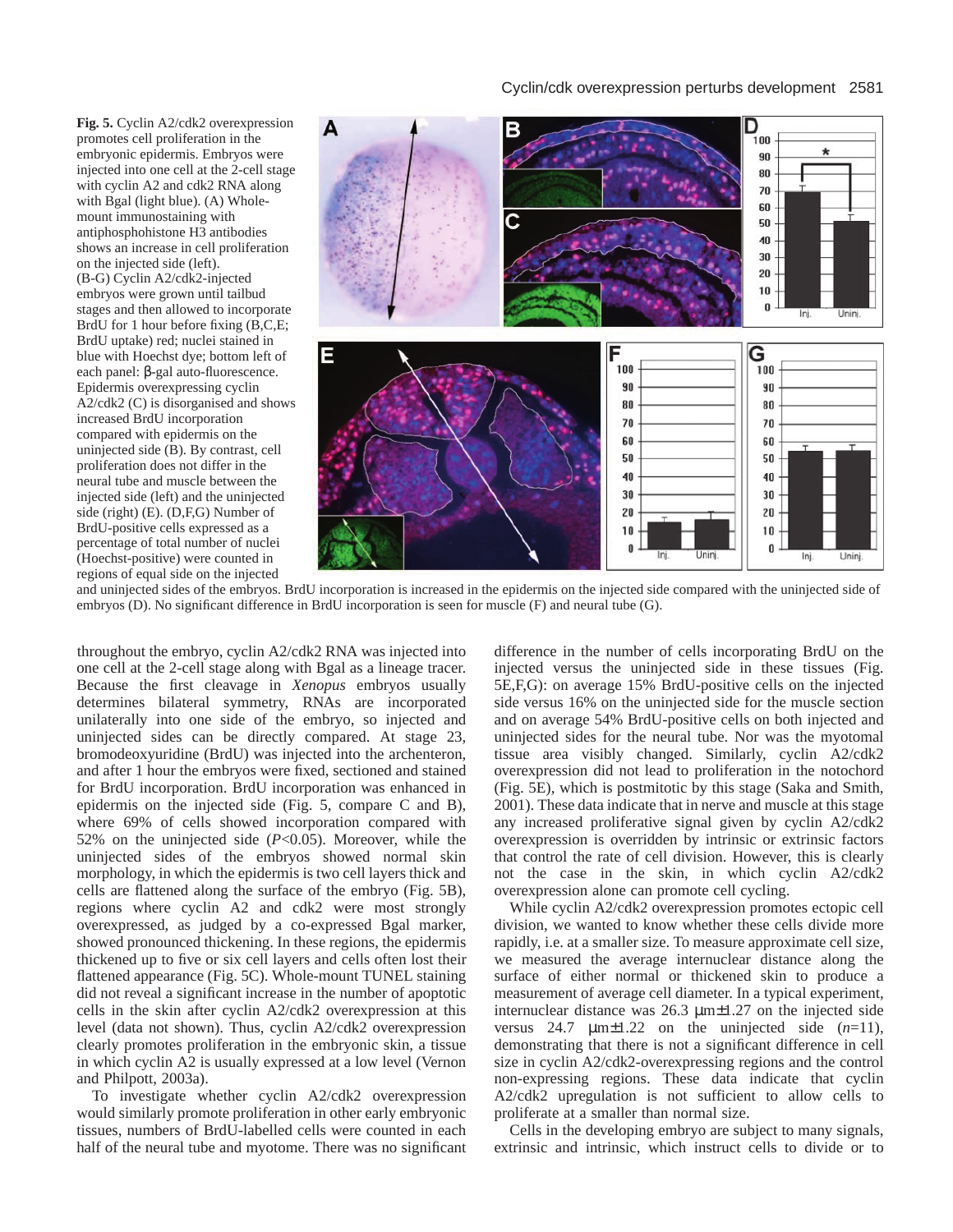



**Fig. 6.** Cyclin A2/cdk2 overexpression results in disruption of skin architecture. Embryos were injected with RNAs encoding cyclin A2 with cdk2 (A-C) or  $\beta$ -gal as a control (D-F), along with GFP as a lineage tracer. Embryos were fixed at stage 23, sectioned, then stained for expression of the skin

marker, epi (A,D), confined to the epidermis in these sections. Region of epi expression deep within the thickened skin is indicated by a white arrow. GFP fluorescence (B,E). DNA is stained with Hoechst in blue (C,F). Alternatively, uninjected embryos or embryos injected with RNAs encoding cyclin A2/cdk2, as indicated, were photographed in whole-mount (G). A raised hyperpigmented lump, which often formed after cyclin A2/cdk2 injection, is indicated by the black arrow.

differentiate. While it has become increasingly apparent that cells must exit the cell cycle before terminal differentiation can occur, the ways in which cell cycle regulators and differentiation factors are coordinated is obscure. We wished to determine whether overexpression of cyclin A2/cdk2 alone was enough to overcome endogenous signals within the embryo promoting differentiation of the skin. First, we allowed injected embryos to grow up to tailbud stages and viewed them externally. We observed that overexpression of cyclin A2/cdk2, but not cyclin A2 alone or cdk2 alone, resulted in regions of hyperpigmentation in the injected region of the embryo, indicating that normal skin formation or architecture had been disrupted. This hyperpigmentation was often accompanied by raised regions of epidermis ('lumps', Fig. 6G, arrow). The penetrance of these phenotypes varied somewhat from batch to batch of embryos, but a typical experiment is shown in Table 1. However, we noted that even where hyperpigmentation and lumps were visible, skin integrity was always maintained, indicating that epidermal differentiation was occurring.

To investigate this further, we studied expression of 2F7.C7 (epi), a marker of differentiation of the surface layer of the skin. This marker first appears at the onset of neurulation in cells differentiating into the outer layer of the epidermis and becomes stronger as development progresses (Jones and Woodland, 1986). Embryos were injected in one cell at the two-cell stage with RNAs encoding cyclin A2 and cdk2 along with GFP as a tracer. Bgal RNA was injected along with GFP as a control in parallel embryos. Embryos were allowed to develop to stage 23, then sectioned and stained for the expression of epi (Fig. 6). Epi was strongly expressed in the outermost cell layer of the control-injected embryos (Fig. 6D).

|  |  |  | Table 1. Effects of cyclin A2 and cdk2 injection |
|--|--|--|--------------------------------------------------|
|  |  |  |                                                  |

| Injected?          |    | Normal Hyperpigmented Hyperpigmented + lumps |
|--------------------|----|----------------------------------------------|
| Cyclin A2          | 45 |                                              |
| cdk2               | 48 |                                              |
| $Cyclin A2 + cdk2$ | 12 | 20                                           |
| Uninjected         | 48 |                                              |

Table shows the number of embryos exhibiting regions of hyperpigmentation, with or without raised lumps following injection of cyclin A2 and cdk2, alone or in combination, as indicated.

Epi was also clearly seen in skin expressing cyclin A2/cdk2 at the same level as that seen in the control at this stage (Fig. 6A). However, while staining in control embryos was confined to the surface of the outermost layer of the epidermis, cyclin A2/cdk2-expressing embryos displayed staining deep in deep cell layers (Fig. 6A, arrow), indicating disrupted epidermal architecture. Hyperpigmentation might also be caused by this disrupted architecture, as pigment was also seen in deep skin layers in injected regions (data not shown). Thus, although cyclin A2/cdk2 overexpression causes inappropriate proliferation in the skin, overexpressing cells are still competent to respond to signals that promote terminal

differentiation. Indeed, these extra cells differentiate even in

their inappropriate position under the surface skin layer. Thus, while overexpression of cyclinA2/cdk2 does not prevent epidermal differentiation, we wished to determine whether it was sufficient to delay differentiation in embryonic tissues. Hence, we injected cyclinA2/cdk2 RNA and allowed embryos to develop to neural plate and tailbud stages. Embryos at increasing developmental stages were stained by in-situ hybridisation for expression of: the skin marker epidermal keratin; the somatic muscle marker muscle actin; and neural beta tubulin, a marker of primary neurons, which are the first neurons to differentiate within the neural plate (Fig. 7). After cyclin A2/cdk2 overexpression, epidermal keratin expression was significantly delayed on the injected side of the embryo until stage 18 (Fig. 7A-C) while primary neurons failed to differentiate until tailbud stages (Fig. 7D-F). By contrast, expression of muscle actin (or the terminal muscle marker heavy chain myosin, data not shown) was not delayed by overexpression of cyclin A2/cdk2 (Fig. 7G-I). Thus, simple upregulation of a single cyclin/cdk pair is sufficient to overcome endogenous signals to differentiate, but only for a limited time and only in specific tissues.

# **Discussion**

Much of what we know about the cell cycle has been derived from studies on single-celled organisms such as yeast, on tissue culture cells and on simplified cell cycles in amphibian eggs. None of these systems displays the complexity of regulation required in a multicellular organism to coordinate the complex patterns of cell division and differentiation that allow proper patterning of the early embryo. Where whole-organism studies have been attempted, perturbation of cyclin/cdk levels in *Drosophila* has led to significant disruption of cell division patterns in the tissues thus far studied (Duronio and O'Farrell, 1995; Jacobs et al., 2001; Knoblich et al., 1994; Li et al., 1999; Richardson et al., 1995; Sprenger et al., 1997). Targeted overexpression of D-type cyclins and cdk4 via transgenesis in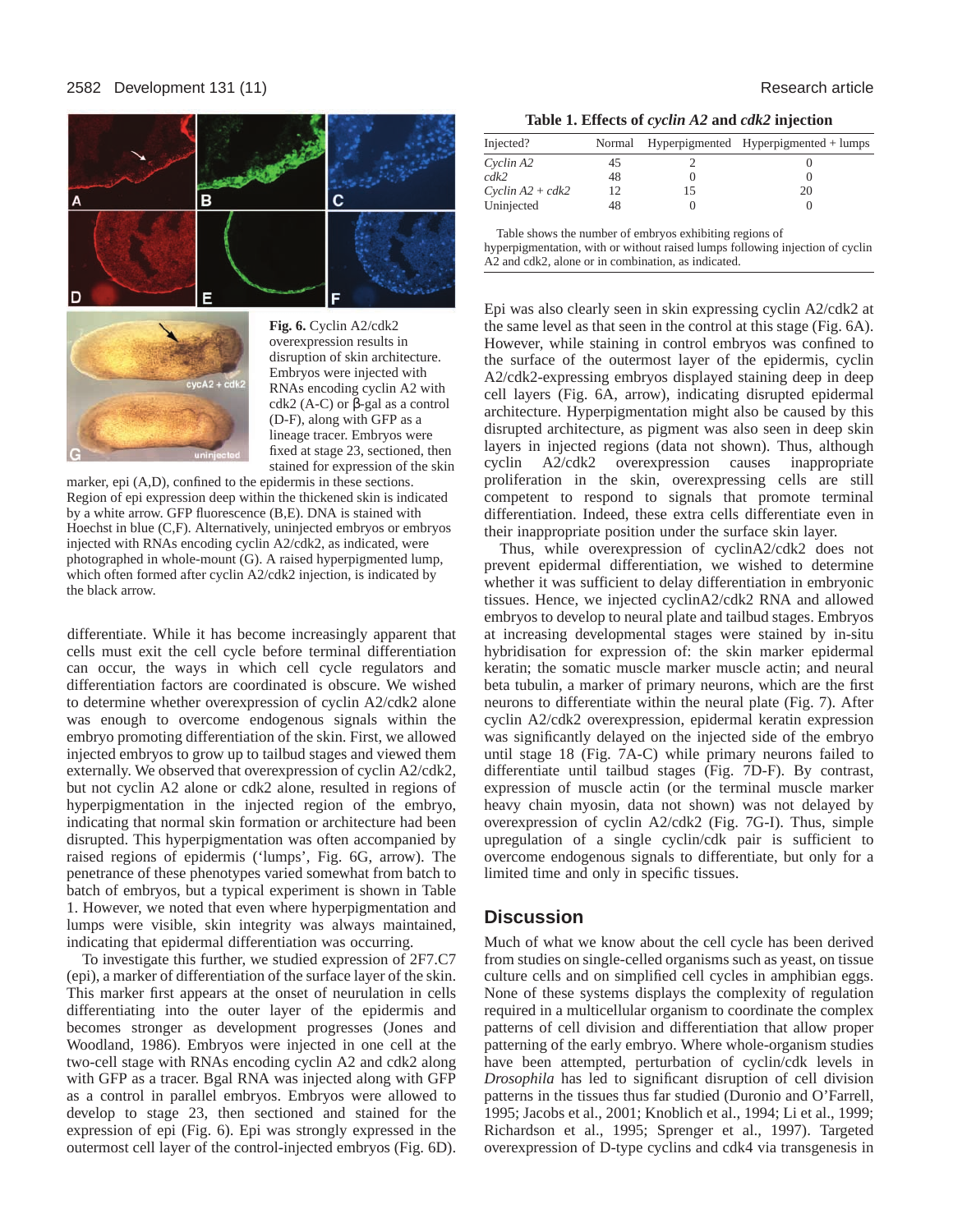

**Fig. 7.** Cyclin A2/cdk2 delays differentiation of epidermis and neurons. Whole-mount in-situ hybridisation analysis shows a delay in skin differentiation (A-C: epidermal keratin, stage 14, 16 and 18, respectively); and neural differentiation (D-F: neural β tubulin, stage 14, 19 and 25, respectively) in embryos injected with cyclin A2 and cdk2 RNA (injected side to the left, indicated by asterisks). Differentiation of the muscle is not affected (G-I: muscle actin, stage 13, 16 and 21, respectively).

mice has also been performed, largely in the epidermis and thymus (Miliani de Marval et al., 2001; Robles et al., 1996; Rodriguez-Puebla et al., 2000; Yamamoto et al., 2002). However, generalised overexpression of a cyclin/cdk pair in multiple tissues in a vertebrate embryo has not been attempted. To investigate the effects of a widespread increase in cyclin/cdk2 kinase activity in *Xenopus* embryos, we chose to overexpress E- and A-type cyclins.

In mammalian cell cycles, data that come largely from experiments in cultured cell systems suggest that accumulation of the cyclin, rather than the amount of cdk subunit, is ratelimiting for generation of cdk2-dependent H1 kinase activity and subsequent cell cycle progression (Connell-Crowley et al., 1998; Ohtsubo and Roberts, 1993; Ohtsubo et al., 1995; Resnitzky et al., 1994; Resnitzky et al., 1995; Rosenberg et al., 1995). Strikingly in the pre-MBT embryo, this assumption seems not to hold true: overexpression of either cyclin E1 or cyclin A2 alone did not produce a significant increase in cdk2 kinase activity in embryo extracts (Fig. 1) (Strausfeld et al., 1996). While free cdk2 that is unable to complex with overexpressed cyclin E1 or A2 may exist in the embryo, overexpression of cdk2 alone by RNA injection also enhanced cdk2-dependent H1 kinase activity. This finding indicates that there may in fact be a pool of excess cyclins in pre-MBT embryos. Cyclin/cdk overexpression is unlikely to be titrating out cdk inhibitors (cdkis) at this stage, as the only described cdki in *Xenopus*, Xic1, is not expressed at significant levels prior to MBT (Shou and Dunphy, 1996; Su et al., 1995).

Microinjection of cyclin E RNA into *Xenopus* embryos

### Cyclin/cdk overexpression perturbs development 2583

resulted only in a mild slowing of cell cleavage pre-MBT. However, on closer inspection of dissected animal pole tissue, we determined that nuclei were largely absent from injected areas, even though cleavage had occurred. This observation is consistent with elevated levels of cyclin E blocking DNA replication, as has been demonstrated in egg extracts (Hua et al., 1997), which would result in nuclear loss on subsequent cell division. The fact that cleavage proceeds in the absence of nuclear DNA when cyclin E is overexpressed (Fig. 2) demonstrates the absence of active checkpoints in the embryo pre-MBT that monitor DNA replication and/or genome stability and chromosome segregation (Dasso and Newport, 1990). However, some slowing of cleavage does occur in the most highly overexpressing regions at this early stage (Fig. 2a,d, arrows), indicating either that nuclear events can be sensed to some extent or that cyclin E overexpression has a direct effect on cleavage events, possibly via an effect on centrosome duplication (Hinchcliffe et al., 1999) or on cdc2 activity. Apoptosis in these cyclin E-injected embryos, which apparently occurs in response to the absence of nuclear DNA, occurs at gastrula stages, when the apoptosis machinery becomes activated (Hensey and Gautier, 1997; Sible et al., 1997; Stack and Newport, 1997). Interestingly, overexpression of cyclin E in mammalian cells does not block DNA replication, nor does it result in obvious apoptosis (Ohtsubo and Roberts, 1993; Ohtsubo et al., 1995; Resnitzky et al., 1994), but instead it promotes genetic instability (Spruck et al., 1999). Cyclin E is often highly expressed in tumours (Donnellan and Chetty, 1999), and the genetic instability caused could lead to loss of genes involved in apoptotic pathways in the outgrowing cells.

Importantly, we note that loss of nuclear DNA occurs after injection of cyclin E message alone, with or without additional cdk2. As overexpression of cyclin E alone does not lead to an overall increase in the level of immunoprecipitable cdk2 kinase activity (Fig. 1), nor will it activate cdc2 (data not shown), it is possible that increased kinase activity is not required to produce cyclin E-induced loss of nuclei. Alternatively, cyclin E overexpression might raise kinase activity only locally, which is not detected by overall cdk2 immunoprecipitation from lysed embryos, and this local activation might be sufficient to induce nuclear loss. Overexpression of cyclin A2 with or without cdk2 has no appreciable effect on either cell or nuclear division prior to MBT. This observation demonstrates that overexpression of cyclin E has specific effects that are not recapitulated by overexpression of cyclin A2, indicating distinct targets for these two molecules. This difference is surprising, given that endogenous cyclin A2 can compensate for the requirement of cyclin E for DNA replication in egg extracts (Jackson et al., 1995).

While the effect of cyclin E overexpression on nuclear maintenance in vivo is interesting and deserves further study, the focus of this work was to determine the effects of cyclin/cdk overexpression on development after the MBT. As overexpression of cyclin E induces apoptosis at gastrulation, we chose to concentrate on the effects of cyclin A2/cdk2 overexpression on later developmental processes.

Studies of phosphohistone H3 distribution in *Xenopus* demonstrated that cell proliferation is widespread in many areas of the neurula and tailbud stage embryo (Saka and Smith, 2001). We find that cyclin E1 and cyclin A2 messages have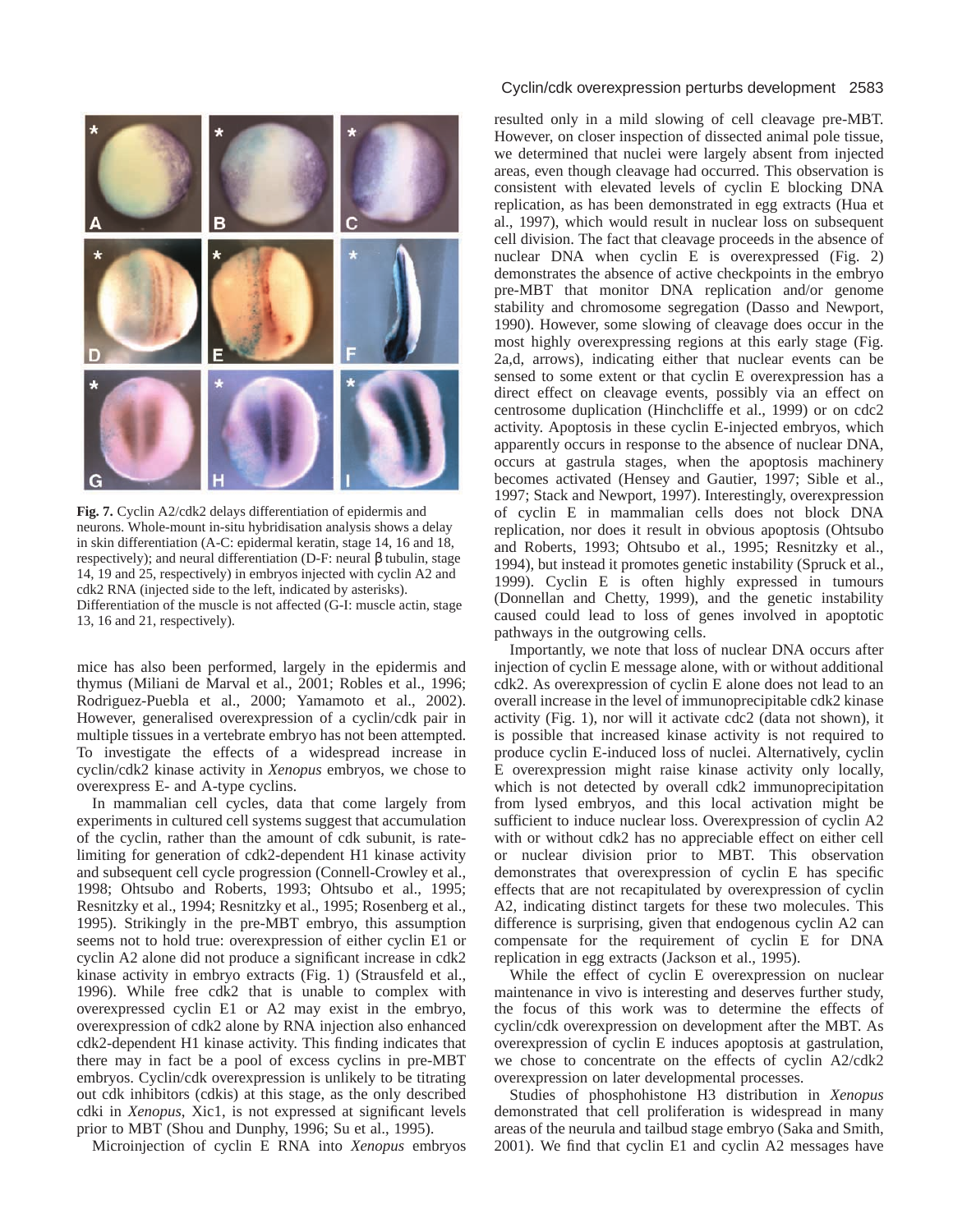overlapping distributions and are most highly expressed in the anterior neural tube (Vernon and Philpott, 2003a). While this distribution might be expected, since the neural tube is one of the most actively proliferating tissues at this time (Saka and Smith, 2001), it is surprising that expression is strikingly lower in other tissues that are still dividing at these stages, such as the embryonic epidermis (Saka and Smith, 2001; Vernon and Philpott, 2003a). Overexpression of cyclin A2/cdk2 alone is enough to promote enhanced proliferation in the embryo (Fig. 5). However, a dramatic increase in the proportion of proliferating cells occurs only in the epidermis. Strikingly, cyclin A2/cdk2 overexpression apparently cannot promote proliferation in the notochord or myotome, where cells normally exit the cell cycle at early to mid-neural plate stages (Fig. 5E,F) (Saka and Smith, 2001; Vernon and Philpott, 2003b), even though the proteins are stable in these tissues (Fig. 4C,D). Moreover, proliferation is not enhanced in the neural tube (Fig. 5G), where cyclin messages are normally abundant (Vernon and Philpott, 2003a). This indicates that in tailbud-stage embryos, of the tissues studied, cyclin A2/cdk2 overexpression is limiting only for proliferation in the skin, where G1/S phase cyclin message levels are usually low but where many cells are still proliferating (Vernon and Philpott, 2003a). This might reflect the fact that there are high levels of the cdk inhibitor Xic1 in the myotome, nervous system and notochord but only low levels in the epidermis (Hardcastle and Papalopulu, 2000; Ohnuma et al., 1999; Vernon et al., 2003; Vernon and Philpott, 2003b), and indicate that different tissues emphasise different methods of cell cycle regulation during embryogenesis.

Studies in *Drosophila* have shown that overexpression of cyclin E can result in cells dividing at a smaller size than usual, but the final area occupied by overexpressing cells is normal as extra cells are lost by apoptosis (Li et al., 1999). Interestingly, in some circumstances, while cyclin E overexpression accelerates passage through G1 phase, cell cycle length is not changed as there is a corresponding lengthening of S phase (Neufeld et al., 1998). By contrast, overexpression of E2F, a transcription factor required to upregulate a variety of S-phase progression factors as well as the M-phase String protein, accelerates the cell cycle. However, this accelerated proliferation correlates with decreased cell size, thus tissue volume is not affected (Neufeld et al., 1998). To determine whether cyclin A2/cdk2 overexpression caused cells to divide at a smaller than usual size, we measured the internuclear distance between cells overexpressing cyclin A2/cdk2 compared with uninjected cells in skin sections and found no significant difference. This is indicative of cell division occurring at normal cell size. Indeed, in cyclin A2/cdk2 overexpressing embryos, tissue expressing epidermal markers is more than the usual two cell layers thick (Fig. 6), again indicating that cells do not divide at a smaller size, but instead continue proliferating when they would normally have exited the cell cycle and so must occupy a greater than usual volume (Zuber et al., 1999). Therefore, cyclin A2/cdk2 overexpression appears to be insufficient to accelerate the overall cell cycle rate at the expense of cell growth in a vertebrate embryo, but instead it prolongs the period of proliferation.

In most systems, proliferation and differentiation are mutually exclusive. We wished to determine whether

overexpression of cyclin A2/cdk2 delayed or prevented differentiation in the early embryo. Cyclin A2/cdk2 overexpression was able to significantly delay the appearance of epidermal keratin (Fig. 7A-C). However, differentiation did eventually occur (Fig. 6A; Fig. 7C), demonstrating that promotion of cell cycling in this way is sufficient to delay, but not to overcome, signals promoting epidermal differentiation. Mice have been generated in which D-type cyclins or cdk4 are specifically upregulated in epithelia, especially in the skin, and this results in hyperproliferation of the epidermis (Miliani de Marval et al., 2001; Robles et al., 1996; Rodriguez-Puebla et al., 2000; Yamamoto et al., 2002). Interestingly, under these circumstances differentiation appears to be largely normal. We note that D-type cyclins, which act in G1 phase of the cell cycle and earlier than cyclin E or cyclin A, are not detected in the epidermis of *Xenopus* embryos (Vernon and Philpott, 2003a).

The mammalian skin condition psoriasis results from hyperproliferation and thickening of the epidermis coupled to perturbed differentiation. Although epidermis structure differs significantly between species, we see a strikingly similar phenotype on overexpressing cyclin A/cdk2 in *Xenopu*s embryos. Interestingly, psoriasis in humans is also accompanied by overexpression of cyclin A (Miracco et al., 2000), and our results suggest that this upregulation may help drive the condition. Moreover, a number of cancers, including those derived from skin, show elevated levels of A-type cyclins (Balasubramanian et al., 1998; Kim et al., 2002). Our results indicate that skin may be particularly susceptible to an increase in cyclin A-dependent kinase level. This overexpressing population of cells maintained in the cell cycle inappropriately might then be targets of further genetic 'hits', ultimately resulting in tumour formation. Indeed, a study looking at UV-induced skin cancers in mice showed that cyclin A overexpression occurs early on in the process of tumour formation (Kim et al., 2002).

At neural plate and tailbud stages, most of the cells destined to become neurons are still dividing and consequently express high levels of cyclin A2/cdk2 (Hartenstein, 1989; Saka and Smith, 2001; Vernon and Philpott, 2003a). However, a small subset of cells found in three stripes lateral to the midline exit the cell cycle early and differentiate into primary neurons (Hartenstein, 1989; Lamborghini, 1980). Overexpression of cyclin A2/cdk2 also delays differentiation of these cells (Fig. 7D-F). One can envisage several ways in which elevated cyclin A2/cdk2 could delay primary neuron differentiation. First, cyclin A2/cdk2 can promote cellular proliferation, preventing cell cycle exit, which is incompatible with differentiation. Second, we have recently shown that the cdki Xic1 is absolutely required for differentiation of primary neurons, and this activity extends beyond its ability to regulate the cell cycle (Vernon et al., 2003). While the exact mechanism of Xic1 action has yet to be elucidated, cyclin A2/cdk2 overexpression might inhibit primary neurogenesis by sequestering the required Xic1 protein. Interestingly, however, cyclin A2/cdk2 overexpression does not delay muscle differentiation, a process also shown to be Xic1-dependent, again showing that different tissues may rely on distinct molecular methods to regulate the balance between proliferation and differentiation. Third, the levels of the myogenic factor MyoD are regulated by ubiquitinmediated proteolysis (e.g. Reynaud et al., 2000; Tintignac et al., 2000), which is, in turn, controlled by cell cycle kinases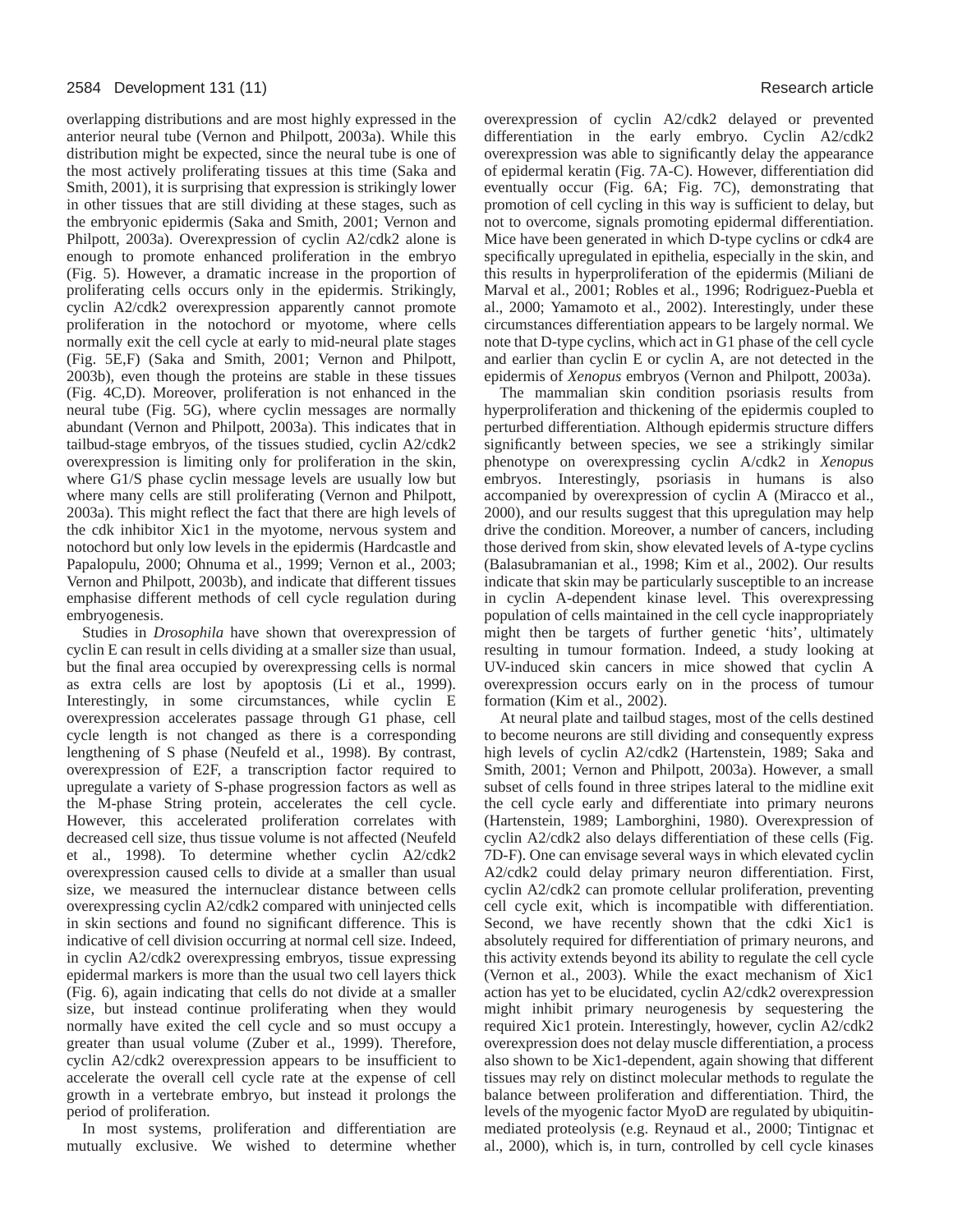and inhibitors. It is possible that proneural gene products are similarly regulated. We are currently investigating this possibility.

Our results demonstrate that overexpression of a single cyclin/cdk pair in a vertebrate can have substantial effects on the balance between division and differentiation in the early embryo, in a tissue-specific manner. Studies in experimentally tractable systems, such as those described here in *Xenopus* embryos, may prove very informative for understanding the role of cyclin/cdk upregulation in diseases of hyperproliferation, such as psoriasis and cancer, in which it might affect both cell proliferation and differentiation in a tissue-dependent manner.

We would like to thank: Tim Hunt and Elizabeth Jones for generously providing antibodies and constructs; Shinichi Ohnuma, Mike Zuber, Bill Harris and Ashok Venkitaraman for helpful discussions; and Doug Winton and Phil Jones for critical reading of the manuscript. This work was supported by Cancer Research UK (Grant No. SP2476/0101).

## **References**

- **Balasubramanian, S., Ahmad, N., Jeedigunta, S. and Mukhtar, H.** (1998). Alterations in cell cycle regulation in mouse skin tumors. *Biochem*. *Biophys*. *Res*. *Commun*. **243**, 744-748.
- **Bellmeyer, A., Krase, J., Lindgren, J. and LaBonne, C.** (2003). The protooncogene c-myc is an essential regulator of neural crest formation in xenopus. *Dev*. *Cell* **4**, 827-839.
- **Chevalier, S., Couturier, A., Chartrain, I., Le Guellec, R., Beckhelling, C., Le Guellec, K., Philippe, M. and Ford, C. C.** (1996). Xenopus cyclin E, a nuclear phosphoprotein, accumulates when oocytes gain the ability to initiate DNA replication. *J*. *Cell Sci*. **109**, 6, 1173-1184.
- **Clurman, B. E., Sheaff, R. J., Thress, K., Groudine, M. and Roberts, J. M.** (1996). Turnover of cyclin E by the ubiquitin-proteasome pathway is regulated by cdk2 binding and cyclin phosphorylation. *Genes Dev*. **10**, 1979- 1990.
- **Connell-Crowley, L., Elledge, S. J. and Harper, J. W.** (1998). G1 cyclindependent kinases are sufficient to initiate DNA synthesis in quiescent human fibroblasts. *Curr*. *Biol*. **8**, 65-68.
- **Dasso, M. and Newport, J. W.** (1990). Completion of DNA replication is monitored by a feedback system that controls the initiation of mitosis in vitro: studies in Xenopus. *Cell* **61**, 811-823.
- **Donnellan, R. and Chetty, R.** (1999). Cyclin E in human cancers. *FASEB J*. **13**, 773-780.
- **Duronio, R. J. and O'Farrell, P. H.** (1995). Developmental control of the G1 to S transition in Drosophila: cyclin Eis a limiting downstream target of E2F. *Genes Dev*. **9**, 1456-1468.
- **Edlund, T. and Jessell, T. M.** (1999). Progression from extrinsic to intrinsic signaling in cell fate specification: a view from the nervous system. *Cell* **96**, 211-224.
- **Funakoshi, M., Geley, S., Hunt, T., Nishimoto, T. and Kobayashi, H.** (1999). Identification of XDRP1; a Xenopus protein related to yeast Dsk2p binds to the N-terminus of cyclin A and inhibits its degradation. *EMBO J*. **18**, 5009-5018.
- **Hardcastle, Z. and Papalopulu, N.** (2000). Distinct effects of XBF-1 in regulating the cell cycle inhibitor p27(XIC1) and imparting a neural fate. *Development* **127**, 1303-1314.
- **Hartenstein, V.** (1989). Early neurogenesis in Xenopus: the spatio-temporal pattern of proliferation and cell lineages in the embryonic spinal cord. *Neuron* **3**, 399-411.
- **Hensey, C. and Gautier, J.** (1997). A developmental timer that regulates apoptosis at the onset of gastrulation. *Mech*. *Dev*. **69**, 183-195.
- **Hinchcliffe, E. H., Li, C., Thompson, E. A., Maller, J. L. and Sluder, G.** (1999). Requirement of Cdk2-cyclin E activity for repeated centrosome reproduction in Xenopus egg extracts. *Science* **283**, 851-854.
- **Howe, J. A. and Newport, J. W.** (1996). A developmental timer regulates degradation of cyclin E1 at the midblastula transition during Xenopus embryogenesis. *Proc*. *Natl*. *Acad*. *Sci*. *USA* **93**, 2060-2064.

Howe, J. A., Howell, M., Hunt, T. and Newport, J. W. (1995). Identification

#### Cyclin/cdk overexpression perturbs development 2585

of a developmental timer regulating the stability of embryonic cyclin A and a new somatic A-type cyclin at gastrulation. *Genes Dev*. **9**, 1164-1176.

- Hua, X. H., Yan, H. and Newport, J. (1997). A role for Cdk2 kinase in negatively regulating DNA replication during S phase of the cell cycle. *J*. *Cell Biol*. **137**, 183-192.
- **Jackson, P. K., Chevalier, S., Philippe, M. and Kirschner, M. W.** (1995). Early events in DNA replication require cyclin E and are blocked by p21CIP1. *J*. *Cell Biol*. **130**, 755-769.
- Jacobs, H. W., Keidel, E. and Lehner, C. F. (2001). A complex degradation signal in Cyclin A required for G1 arrest, and a C-terminal region for mitosis. *EMBO J.* **20**, 2376-2386.
- **Jones, E. A. and Woodland, H. R.** (1986). Development of the ectoderm in Xenopus: tissue specification and the role of cell association and division. *Cell* **44**, 345-355.
- Jones, L., Richardson, H. and Saint, R. (2000). Tissue-specific regulation of cyclin E transcription during Drosophila melanogaster embryogenesis. *Development* **127**, 4619-4630.
- Kim, A. L., Athar, M., Bickers, D. R. and Gautier, J. (2002). Stage-specific alterations of cyclin expression during UVB-induced murine skin tumor development. *Photochem*. *Photobiol*. **75**, 58-67.
- **Knoblich, J. A., Sauer, K., Jones, L., Richardson, H., Saint, R. and Lehner, C. F.** (1994). Cyclin E controls S phase progression and its down-regulation during Drosophila embryogenesis is required for the arrest of cell proliferation. *Cell* **77**, 107-120.
- Lamborghini, J. E. (1980). Rohon-beard cells and other large neurons in Xenopus embryos originate during gastrulation. *J*. *Comp*. *Neurol*. **189**, 323- 333.
- **Li, Q. J., Pazdera, T. M. and Minden, J. S.** (1999). Drosophila embryonic pattern repair: how embryos respond to cyclin E-induced ectopic division. *Development* **126**, 2299-2307.
- **Miliani de Marval, P. L., Gimenez-Conti, I. B., LaCava, M., Martinez, L. A., Conti, C. J. and Rodriguez-Puebla, M. L.** (2001). Transgenic expression of cyclin-dependent kinase 4 results in epidermal hyperplasia, hypertrophy, and severe dermal fibrosis. *Am*. *J*. *Pathol*. **159**, 369-379.
- **Minshull, J., Golsteyn, R., Hill, C. S. and Hunt, T.** (1990). The A- and Btype cyclin associated cdc2 kinases in Xenopus turn on and off at different times in the cell cycle. *EMBO J*. **9**, 2865-2875.
- **Miracco, C., Pellegrino, M., Flori, M. L., Vatti, R., Materno, M. and Andreassi, L.** (2000). Cyclin D1, B and A expression and cell turnover in psoriatic skin lesions before and after cyclosporin treatment. *Br*. *J*. *Dermatol*. **143**, 950-956.
- **Neufeld, T. P., de la Cruz, A. F., Johnston, L. A. and Edgar, B. A.** (1998). Coordination of growth and cell division in the Drosophila wing. *Cell* **93**, 1183-1193.
- **Nieuwkoop, P. D. and Faber, J.** (1984). Normal table of Xenopus laevis. New York: Garland Publishing.
- **Ohnuma, S., Philpott, A., Wang, K., Holt, C. E. and Harris, W. A.** (1999). p27Xic1, a Cdk inhibitor, promotes the determination of glial cells in Xenopus retina. *Cell* **99**, 499-510.
- **Ohtsubo, M. and Roberts, J. M.** (1993). Cyclin-dependent regulation of G1 in mammalian fibroblasts. *Science* **259**, 1908-1912.
- **Ohtsubo, M., Theodoras, A. M., Schumacher, J., Roberts, J. M. and** Pagano, M. (1995). Human cyclin E, a nuclear protein essential for the G1to-S phase transition. *Mol*. *Cell Biol*. **15**, 2612-2624.
- Philpott, A., Porro, E. B., Kirschner, M. W. and Tsai, L. H. (1997). The role of cyclin-dependent kinase 5 and a novel regulatory subunit in regulating muscle differentiation and patterning. *Genes Dev*. **11**, 1409-1421.
- **Rempel, R. E., Sleight, S. B. and Maller, J. L.** (1995). Maternal Xenopus Cdk2-cyclin E complexes function during meiotic and early embryonic cell cycles that lack a G1 phase. *J*. *Biol*. *Chem*. **270**, 6843-6855.
- **Resnitzky, D., Gossen, M., Bujard, H. and Reed, S. I.** (1994). Acceleration of the G1/S phase transition by expression of cyclins D1 and E with an inducible system. *Mol*. *Cell Biol*. **14**, 1669-1679.
- **Resnitzky, D., Hengst, L. and Reed, S. I.** (1995). Cyclin A-associated kinase activity is rate limiting for entrance into S phase and is negatively regulated in G1 by p27Kip1. *Mol*. *Cell Biol*. **15**, 4347-4352.
- **Reynaud, E. G., Leibovitch, M. P., Tintignac, L. A., Pelpel, K., Guillier, M. and Leibovitch, S. A.** (2000). Stabilization of MyoD by direct binding to p57(Kip2). *J*. *Biol*. *Chem*. **275**, 18767-18776.
- **Richardson, H., O'Keefe, L. V., Marty, T. and Saint, R.** (1995). Ectopic cyclin E expression induces premature entry into S phase and disrupts pattern formation in the Drosophila eye imaginal disc. *Development* **121**, 3371-3379.
- **Richardson, H. E., O'Keefe, L. V., Reed, S. I. and Saint, R.** (1993). A